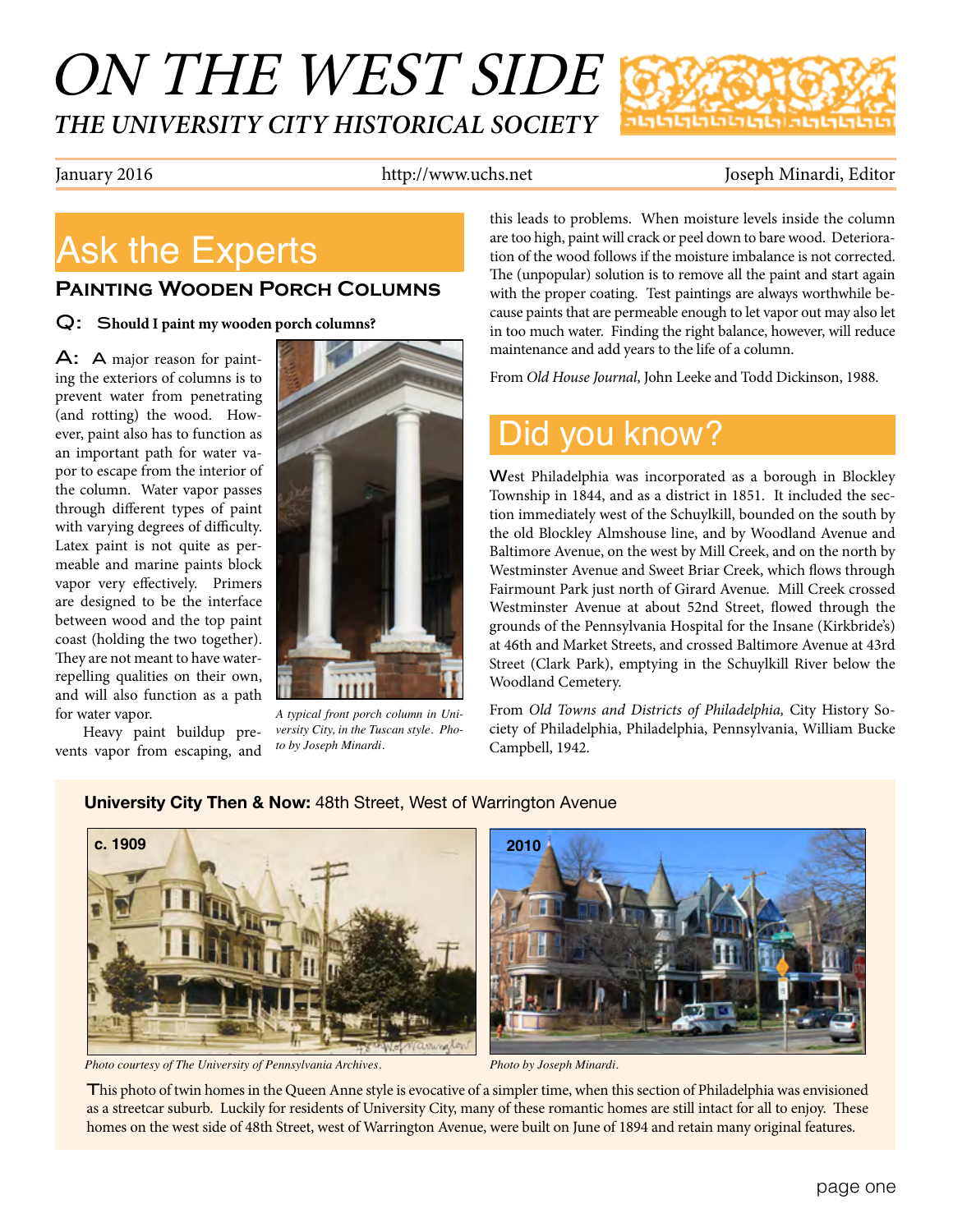### **ANTIQUE METAL RESTORATION**

Chelsea Plating Co. 920 Pine St Philadelphia, PA 19107 p: (215) 925-1132 e: chelseaplating@gmail.com www.chelseaplating.com

Colonial Metal 126 N Church Street West Chester, PA 19380 (610) 431-2232 ned@colonialmetal.com www.colonialmetal.com

### **ARCHITECTURAL SALVAGE**

Architectural Antiques Exchange 715 N 2nd Street, Philadelphia, PA 19123 (215) 922-3669 antiquebars@gmail.com www.architecturalantiques.com

Kevin Brooks Salvage 528 West Oxford Street Philadelphia, PA 19122 (215) 498-9495 ktbsalvage@gmail.com www.kevinbrookssalvage.com

Olde Good Things 400 Gilligan Street Scranton PA 18508 888-233-9678 www.ogtstore.com

Philadelphia Salvage 542 Carpenter Lane Philadelphia, PA 19119 (215) 843-3074 www.philadelphiasalvage.com

### **Provenance**

912 Canal Street Philadelphia, PA 19123 (215) 925-2002 info@phillyprovenance.com www.phillyprovenance.com

Re-Store 3016 East Thompson Street Philadelphia, PA 19134 (215) 634-3474 info@re-store-online.com www.re-store-online.com

Stoudt's Black Angus Antique Mall 2800 North Reading Rd. Adamstown, PA 19501 (717) 484-4386 elizabeth@stoudtsbeer.com www.stoudtsbeer.com

### **BRICK/ STONE/ MASONRY/ CHIMNEYS**

A. Pennacchi, Inc.

Trenton, NJ 08609 Penacchi, Anthony (610) 520-2878

Joseph Dugan Inc. (215) 233-2150 info@josduganinc.com www.josephduganinc.com

Kelly Concrete Kelly, Connor (215) 722-1574 Conor@conorkellyconcrete.com www.conorkellyconcrete.com Natalini and Sons Natalini, Tom (610) 246-2689 snatalini@comcast.net

> **JBL Construction Services** Levin, Joe (215) 885-0170 jlevin@jblbuilds.com

www.nataliniandsons.com Sal Ferrino & Son, Inc Ferrino, Dave 229 Kenas Rd, North Wales, PA 19454 (215) 822-1069 dferrino@aol.com www.salferrino.com

241 Columbus Avenue apennacchi@verizon.net David Smith General Contractor Inc F. Lotierzo and Sons, Inc. 712 N. American Street Philadelphia, PA 19123 Lotierzo, Nick (215) 922-5717 info@lotierzochimneyrepairs.com www.lotierzochimneyrepairs.com Hughes, Bob

Walden, Walter (215) 919-0360 plastercraftsman@gmail.com Ujfaluski, David

Smith, David 115 Kingston Road, Media, PA 1906 (610) 891-8232 (215) 342-5411 T. Kada & Sons (215) 329-1989 www.tkadaandsonschimneyservice. com

(215) 833-7838 **CONCRETE**

Kelly Concrete Kelly, Connor (215) 722-1574 Conor@conorkellyconcrete.com www.conorkellyconcrete.com

Ventura Construction, LLC Romaniw, Mark (267) 977-3784 Mark@venturaconcrete.com

### **CONCRETE HAULING**

Poole, Thomas (215) 477-3035 (267) 237-8169 **CHIMNEYS**

**CARPENTRY**  Arters, Joe joearters@yahoo.com Davis Home Improvement, LLC

Davis, Ray (267) 879-7637 rjcdavis@gmail.com J. Strong Builders Strong, Jeff (267) 235-6098 jmercerstrong@me.com Louis Tannen Fine Carpentry

> Rodriguez, Carie (215) 625-8888 solanosfurniture@aol.com www.solanosfurniture.com

Tannen, Louis (215) 726-6641 (215) 915-8850 lntannen@verizon.net

Rauch, Hans (215) 724-1361 hansrauch@hotmail.com **CONTRACTING, GENERAL** Bellweather Construction Wilhite, Joey 215-724-1116 joey@bellweatherllc.com www.bellweatherllc.com Boston Design & Construction Co.

Boston, Rod (610) 284-0797

info@bostondesignconstruction.com www.bostondesignconstruction.com

Hanson General Contracting

Hanson, John (215) 483-8338 johnh@hgcinc.biz www.hgcinc.biz

Victor Brubaker Builder Brubaker, Victor (215) 382-3189 vbrubaker33@yahoo.com www.victorbrubaker.com

Walnut Tree Construction Reis, Frank (215) 843-0824 frank@walnuttreeinc.com www.walnuttreeinc.com

> Redmond General Contracting Hoffman, Jon (215) 964-8940 jon.hoffman.1@comcast.net

Robbins Enterprises Robbins, Alphonso (215) 726-0289 robbinsenter@juno.com

### **DEMOLITION CONTRACTING/ BUILDING SALVAGE**

Kevin Brooks Salvage 528 West Oxford Street Philadelphia, PA 19122 (215) 498-9495 ktbsalvage@gmail.com www.kevinbrookssalvage.com

Philadelphia Salvage 542 Carpenter Lane Philadelphia, PA 19119 (215) 843-3074 www.philadelphiasalvage.com

**Schoppworks** Schopp, Greg (215) 288-8380

Provenance 912 Canal Street Philadelphia, PA 19123 (215) 925-2002 info@phillyprovenance.com www.phillyprovenance.com **Hill Construction Corporation** (215) 676-7058 hillcorp@earthlink.net

### **DOORS/WINDOWS**

Adams Architectural Wood Products (888) 285-8120 info@adamsarch.com www.adamsarch.com

Grayboyes Commercial Windows Lutzker, Heather (215) 625-8810 info@grayboyes.com www.grayboyes.com

Matus Windows Inc. (215) 576-6555 amatus@matuswindows.com www.matuswindows.com

Redmond General Contracting Hoffman, Jon (215) 964-8940 jon.hoffman.1@comcast.net

### Victoriana East (856) 910-1887 info@victorianaeast.com www.victorianaeast.com

WMG Historic Restorations Gallant, Michael (856) 397-2781 wmgrestoration@gmail.com

www.wmgrestoration.com

### **ELECTRICAL**

Garner, Lee (215) 222-4375 lee2garner@aol.com Lazorko, Paul

> (215) 253-8784 www.lazorkoelectric.com paul@lazorkoelectric.com

> > **Schoppworks** Schopp, Greg (215) 288-8380

Narducci Electric Company Narducci, Joe (267) 536-5199 narduccielectric@comast.net www.narduccielectricphiladephia.com

Lazorko, Paul (215) 253-8784 www.lazorkoelectric.com paul@lazorkoelectric.com

Stahl Electric, Inc. Stahl, Ira (215) 572-6242 www.stahlelectric.com

### **FIREPLACES**

Dreifuss Prebilt Fireplaces (215) 924-3500 dreifussfireplaces@comcast.net www.dreifussfireplaces.com

### **FLOORING/HARDWOOD**

A-1 Flooring Pham, Sonny (215) 350-2147

Artisan Wood Floors Albert, Steve 267-255-6397

info@artisanwoodfloorsllc.com Oak Heart Wood Floors

Graves, Michael 215-222-1200 mgraves@oakheartwoodfloors.com

### **FURNITURE REPAIR/UPHOLSTERING**

Solano's Furniture Restoration, Inc.

### **HEATING/AIR CONDITIONING**

CE Franklin (215) 878-9535 ecallaway@cefranklininc.com www.cefranklininc.com

Finn HVAC Finn, Rick 215-343-3303

finnhvac@verizon.net finnmechanical.com DJM Mechanical

McGonigal, Derek (267) 934-4677 djmmechanical@verizon.net

### **HISTORIC TAX CREDIT CONSULTING**

Heritage Consulting Group Hamilton, Cynthia (215) 248-1260 chamilton@heritage-consulting.

com

www.heritage-consulting.com

### **IRONWORK/METAL**

AC Gentry Inc. Green, John (215) 927-9948 acgentry@comcast.net

Andy Upright Metal Works Upright, Andy (267) 971-5156

andy@andyuprightmetalworks.com www.andyuprightmetalworks.com

Anvil Iron Works (215) 468-8300

Natoli, Bill

anvilironworksinc@verizon.net www.anviliron.net

Herman Iron Works Click, Doug

(215) 727-1127 Weber Metal Crafts

Weber, Matt (215) 386-4731 webermetal@aol.com

### **PAINTING**

Baker, Daniel (267) 670-0343 FlexgroovesProductions@gmail.com

Beagle, Cal ckbeagle@comcast.net (484) 437-3205

Escobar, Charlie (610) 310-7708

Keu Painting, Inc. (267) 770-8120 housepaint2000@yahoo.com www.keupaint.com McCrystall, Aidan

(267) 918-2302 Stewart, Denis (215) 285-1835

Bush, Barry

(215) 287-6814 barry@barrybush.net barrybush.net

Baker, Daniel (267) 670-0343 FlexgroovesProductions@gmail.com

### **PLASTER/DRYWALL**

Baker, Daniel (267) 670-0343 FlexgroovesProductions@gmail.com

Bush, Barry (215) 287-6814 barry@barrybush.net barrybush.net Natalini and Sons Natalini, Tom (610) 246-2689 snatalini@comcast.net www.nataliniandsons.com

Walden, Walter (215) 919-0360

plastercraftsman@gmail.com

Ujfaluski, David (215) 833-7838 **PLUMBING** Bud's Drain Cleaning Dougherty, Bud (610) 446-5544 CE Franklin, Inc. (215) 878-9535

ecallaway@cefranklininc.com cefranklininc.com Cram, Tom 267-872-2129

Goffredo Plumbing & Heating

Kassab, Eric (215) 724-3425 Haindl, Mike 215-416-1643 Mr. D's Plumbing (215) 742-3813 www.mrdsplumbing.com

### **RESTORATION**

Boston Design & Construction Co. Boston, Rod (610) 284-0797 info@bostondesignconstruction.com www.bostondesignconstruction.com

J. Strong Builders Strong, Jeff

(267) 235-6098 jmercerstrong@me.com

Louis Tannen Fine Carpentry Tannen, Louis (215) 726-6641 (215) 915-8850 lntannen@verizon.net

McCrystall, Aidan (267) 918-2302

### **ROOFING**

Brinkman Bros. Roofing Brinkman, Bill (215) 739-4769 bb1865@comcast.net

Ivan Krumins, Inc. Tom McDonald (215) 778-4885 tommcroofer@aol.com

John J. Kline Building Maintenance

Kline, John

(215) 487-7552 enilkjj@verizon.net

Kurtz Construction Co.

Kurtz, Steve (215) 247-8020 info@kurtzconstruction.com www.kurtzconstruction.com

### Reiter Roofing Inc. Reiter, Barry (215) 335-9999 reiterroof@gmail.com

reiteroofing.com Russell Roofing (215) 887-7800 MissyStone@Russellroofing.com www.russellroofing.com

### **TREE SERVICES/LANDSCAPING**

Bartlett's Tree Experts (610) 664-3200 ksears@bartlett.com www.bartlett.com Corner's Landscaping & Tree Service Corner, Michael (215) 837-1992 m.corner@verizon.net

Liberty Tree & Landscape Management (215) 392-6910 www.libertytreecare.com McDonnell Landscape & Tree Service McDonnell, Tom (215) 471-4056

Preservation Tree Mike Dunn (610) 235-6691 info@prestree.com www.prestree.com

Rainbow Landscaping & Hardscape (215) 457-7533 izinner@rainbowlhc.com www.rainbowlhc.com

Small City Gardens Williams, Michael (215) 724-1582 mwmikeswilliams@gmail.com

### **WATERPROOFING**

A. Pennacchi, Inc. 241 Columbus Avenue Trenton, NJ 08609 Penacchi, Anthony (610) 520-2878 apennacchi@verizon.net

American Waterproofing, Co Hoffman, Bill (856) 767-4443 bhoffman@americanwatermanagement.com

### **WOODWORKING**

Louis Tannen Fine Carpentry Tannen, Louis (215) 726-6641 (215) 915-8850 lntannen@verizon.net

Taylor, John D. 3620 Pearl St, Philadelphia, PA 19104 (215) 387-2018

Woodland Building Supply 4701 Woodland Ave Philadelphia, PA 19143 (215) 727-5333 info@woodlandbuildingsupply.com woodlandbuildingsupply.com

### **ADDITIONAL SOURCES:**

Preservation Alliance of Greater Philadelphia www.preservationalliance.com

Angie's List www.angieslist.com

**LEGAL DISCLAIMER:** This list is compiled for the University City Historical Society based on information received from UCHS members. UCHS does not endorse any of the above listed contractors for quality of workmanship or performance.

### **University City Historical Society 2016 Contractors Guide University City Historical Society 2016 Contractors Guide**